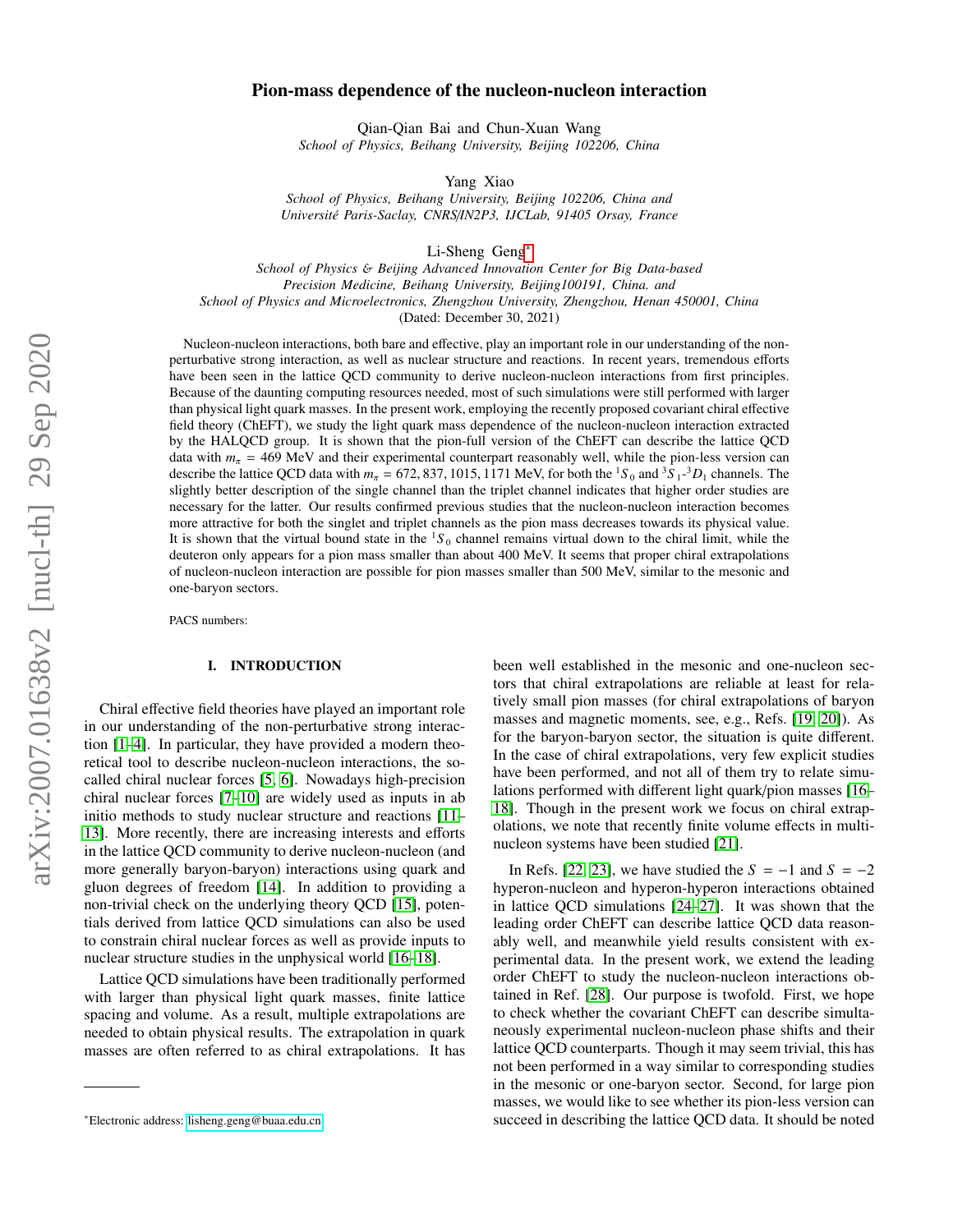that ChEFT can also be used to test the consistency of lattice QCD simulations (see, e.g., Ref. [\[29\]](#page-6-20) for a recent application from such a perspective).

This paper is organized as follows. In Sec. II, we briefly introduce the covariant ChEFT approach relevant to the present study. Fitting to the lattice QCD data is performed in Sec. III, followed by discussions, and we summarize in Sec. IV.

### II. THEORETICAL FRAMEWORK

The ChEFT we employ in the present work is described in detail in Refs. [\[30](#page-6-21)[–33\]](#page-6-22). Here we only provide a concise introduction and relevant formulation needed for chiral extrapolations.

At leading order, the covariant chiral potential in the pionfull version can be written as

$$
V_{LO} = V_{CT} + V_{OPE} \tag{1}
$$

where  $V_{CT}$  represents contact contributions and  $V_{OPE}$  denotes one-pion exchanges. The contact contributions are described by four covariant four-fermion contact terms without derivatives [\[32\]](#page-6-23), namely.

$$
V_{CT} = C_S(\overline{u}(\boldsymbol{p'}, s_1')u(\boldsymbol{p}, s_1))(\overline{u}(-\boldsymbol{p'}, s_2')u(-\boldsymbol{p}, s_2))
$$
  
+  $C_V(\overline{u}(\boldsymbol{p'}, s_1')\gamma_\mu u(\boldsymbol{p}, s_1))(\overline{u}(-\boldsymbol{p'}, s_2')\gamma^\mu u(-\boldsymbol{p}, s_2))$  (2)  
+  $C_{AV}(\overline{u}(\boldsymbol{p'}, s_1')\gamma_5\gamma_\mu u(\boldsymbol{p}, s_1))(\overline{u}(-\boldsymbol{p'}, s_2')\gamma_5\gamma^\mu u(-\boldsymbol{p}, s_2))$   
+  $C_T(\overline{u}(\boldsymbol{p'}, s_1')\sigma_{\mu\nu} u(\boldsymbol{p}, s_1))(\overline{u}(-\boldsymbol{p'}, s_2')\sigma^{\mu\nu} u(-\boldsymbol{p}, s_2))$ 

where *p* and *p* are initial and final three momentum,  $s_1(s'_1)$ ,  $s_2(s'_2)$  are spin projections,  $C_{S,V,AV,T}$  are LECs, and  $u(\overline{u})$  are Dirac spinors,

$$
u(\boldsymbol{p}, s) = N_P \left(\frac{1}{\frac{\sigma \cdot \boldsymbol{p}}{E_P + M}}\right) \chi_S \qquad N_P = \sqrt{\frac{E_P + M}{2M}} \qquad (3)
$$

with  $\chi_S$  being the Pauli spinor and  $E_P(M)$  being the nucleon energy (mass). The one-pion-exchange potential in momentum space reads

$$
V_{OPE}(\boldsymbol{p'}, \boldsymbol{p}) = -(g_A^2/4f_\pi^2) \times (\overline{u}(\boldsymbol{p'}, s_1')\boldsymbol{\tau}_1\boldsymbol{\gamma}^\mu\gamma_5 q_\mu u(\boldsymbol{p}, s_1))
$$
  
 
$$
\times (\overline{u}(-\boldsymbol{p'}, s_2')\boldsymbol{\tau}_2\boldsymbol{\gamma}^\nu\gamma_5 q_\nu u(-\boldsymbol{p}, s_2))
$$
  
 
$$
/ ((E_{p'} - E_p)^2 - (\boldsymbol{p'} - \boldsymbol{p})^2 - m_\pi^2)
$$
 (4)

where  $m_{\pi}$  is the pion mass,  $\tau_{1,2}$  are the isospin matrcies,  $g_A$  = 1.26, and  $f_{\pi}$  = 92.4 MeV. Note that the leading order covariant potentials already contain all the six spin operators needed to describe nucleon-nucleon scattering.

The contact potentials can be projected into different partial waves in the  $|LS J\rangle$  basis. In the present work, we are only interested in the  ${}^{1}S_0$  and  ${}^{3}S_1$ - ${}^{3}D_1$  channels. The corresponding partial wave potentials read

$$
V_{1S0} = \xi_N [C_{1S0}(1 + R_p^2 R_{p'}^2) + \hat{C}_{1S0}(R_p^2 + R_{p'}^2)],
$$
 (5)

$$
V_{3S1} = \frac{\xi_N}{9} [C_{3S1}(9 + R_p^2 R_{p'}^2) + \hat{C}_{3S1}(R_p^2 + R_{p'}^2)],
$$
 (6)

$$
V_{3D1} = \frac{8\xi_N}{9} C_{3S1} R_p^2 R_{p'}^2, \tag{7}
$$

$$
V_{3S1-3D1} = \frac{2\sqrt{2}\xi_N}{9} [C_{3S1}R_p^2 R_{p'}^2 + \hat{C}_{3S1}R_p^2],
$$
 (8)

$$
V_{3D1-3S1} = \frac{2\sqrt{2}\xi_N}{9} [C_{3S1}R_{\pmb{p}}^2 R_{\pmb{p}'}^2 + \hat{C}_{3S1}R_{\pmb{p}'}^2],
$$
 (9)

where  $\xi_N = 4\pi N_p^2 N_p'^2$ ,  $R_p = |p|/(E_p + M)$ ,  $R_{p'} = |p'|/(E_{p'} + M)$ .<br>A few remarks are in order First, compared to the leading or-A few remarks are in order. First, compared to the leading order Weinberg approach, there are two LECs for the  ${}^{1}S_0$  channel, and two for the  ${}^{3}S_{1}$  channel, instead of only one for the  ${}^{1}S_{0}$  channel and one for the  ${}^{3}S_{1}$  channel. Second, the two LECs for the  ${}^{3}S_1$  channel are also responsible for the  ${}^{3}D_1$ channel and the mixing between  ${}^{3}S_{1}$  and  ${}^{3}D_{1}$ . Such a feature enables the rather successful description of the phase shifts of both<sup>1</sup>S<sub>0</sub> and <sup>3</sup>S<sub>1</sub> - <sup>3</sup>D<sub>1</sub> up to laboratory energies of about 300 MeV [\[30,](#page-6-21) [33\]](#page-6-22).

The LO contact potentials given above do not contain explicit pion-mass dependent contributions, which are necessary if one wants to study the pion-mass dependence of lattice QCD nuclear forces. Because  $m_{\pi}^2$  are counted as of  $O(q^2)$ , π inclusions of such terms require one go to at least the corresponding order in the momentum expansion. At such an order, however, the ChEFT has too many LECs [\[32\]](#page-6-23) which cannot be fixed by the limited lattice QCD data of Ref. [\[28\]](#page-6-19). As a result, we only add two pion-mass dependent terms in the  ${}^{1}S_0$  and  $3S<sub>1</sub>$  potentials but keep the momentum expansion at the leading order, similar to, e.g., Ref. [\[34\]](#page-6-24). The resulting LECs then read, explicitly,

$$
C_{1S0} \to C_{1S0} + C_{1S0}^{\pi} m_{\pi}^2, \tag{10}
$$

$$
\hat{C}_{1S0} \to \hat{C}_{1S0} + \hat{C}_{1S0}^{\pi} m_{\pi}^2, \tag{11}
$$

$$
C_{3S1} \to C_{3S1} + C_{3S1}^{\pi} m_{\pi}^2, \tag{12}
$$

$$
\hat{C}_{3S1} \to \hat{C}_{3S1} + \hat{C}_{3S1}^{\pi} m_{\pi}^2. \tag{13}
$$

In principle, we could also take into account the fact that in the one-pion exchange contributions the LECs,  $g_A$  and  $f_\pi$ , are pion-mass dependent as well, as done, e.g., in Ref. [\[35\]](#page-6-25). However, we find that the limited lattice QCD data do not allow one to fully disentangle such contributions from the contact terms. As a result, in our pion-full theory, we use the physical values for  $g_A$  and  $f_\pi$ . In fact, with the pion-mass dependence of  $f_{\pi}$  of Ref. [\[36\]](#page-6-26), we have performed alternative studies of the physical and lattice QCD data with  $m_\pi = 469$  MeV. Qualitatively similar but quantitatively slightly worse results were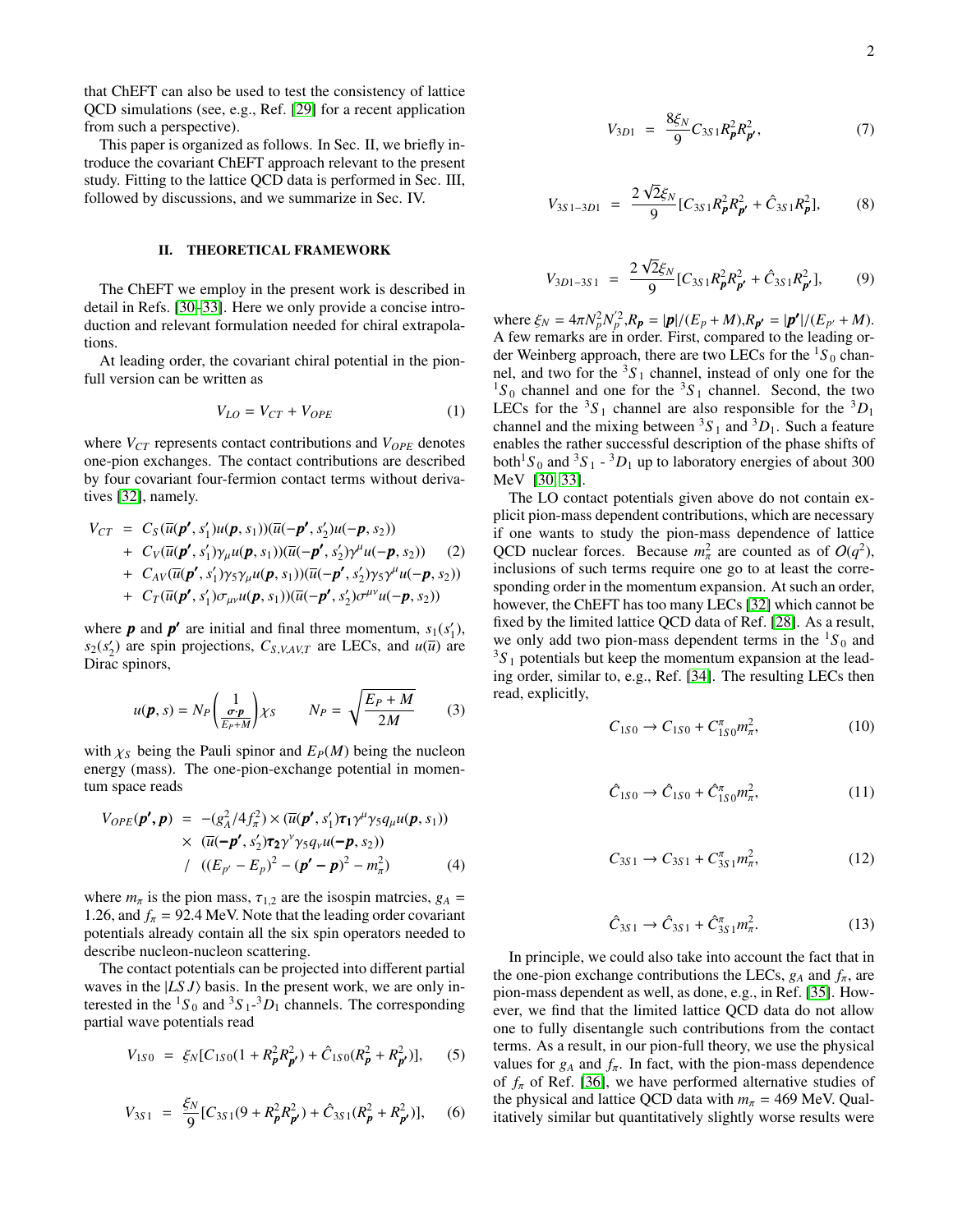obtained. In particular, we note that in the  ${}^3S_1$ - ${}^3D_1$  coupled channel, a better fit of the mixing angle and the  ${}^{3}D_1$  phase shifts can be achieved if the pion mass dependence of  $f_\pi$  (and *gA*) is taken into account, but in this case the description of the  $3S_1$  phase shifts deteriorate a bit.

Once the chiral potentials are fixed, we solve the relativistic Kadyshevsky scattering equation [\[37\]](#page-6-27) to obtain the scattering amplitudes,

$$
T(\boldsymbol{p}', \boldsymbol{p}) = V(\boldsymbol{p}', \boldsymbol{p}) + \int \frac{dp''p''^2}{(2\pi)^3} V(\boldsymbol{p}', \boldsymbol{p}'')
$$
  
 
$$
\times \frac{M_N^2}{2E_{p''}^2} \frac{1}{E_p - E_{p''} + i\epsilon} T(\boldsymbol{p}'', \boldsymbol{p}). \tag{14}
$$

To avoid ultraviolet divergence, we need to introduce a form factor of the form  $f(\mathbf{p}, \mathbf{p'}) = exp[\frac{-\mathbf{p}^{2n}-\mathbf{p'}^{2n}}{\Lambda^{2n}}]$  with  $n = 2$  and  $\Lambda$ <br>the corresponding cutoff which is often determined by fitting the corresponding cutoff, which is often determined by fitting to data. If the EFT is properly renormalized, physical results should be independent of the corresponding form factor and the related cutoff. At this stage, there are still heatly discussions about this issue. For a relevant discussion in the covariant ChEFT, see Ref. [\[33\]](#page-6-22). In the present work, we simply treat the cutoff  $\Lambda$  as a parameter and let its value determined by data.

### III. RESULTS AND DISCUSSIONS

In Ref. [\[28\]](#page-6-19), nucleon-nucleon interactions are simulated with five different light quark masses. The corresponding pion and nucleon masses are given in Table [I.](#page-2-0) The pion mass ranges from 469 MeV to 1171 MeV and the corresponding nucleon mass changes from 1161 MeV to 2274 MeV. Clearly for large light quark masses, the ChEFT with explicit pion exchanges is not supposed to work, because as the pion mass increases, its range becomes shorter and it is harder to be distinguished from the contributions of contact terms. Though it is difficult to pin down precisely where one should replace the pion-full theory with the pion-less theory, we choose a pion mass of about  $500$  MeV.  $<sup>1</sup>$  In other words, we will study the lattice</sup> QCD data with  $m_\pi$  = 469 MeV by the pion-full theory and those with larger pion masses,  $m_\pi$  = 672, 837, 1015, and 1171 MeV by the pion-less version, where in practice we simply turn off the one-pion exchange contributions.

<span id="page-2-0"></span>TABLE I: Pion and nucleon masses (in units of MeV) of lattice QCD simulations [\[28\]](#page-6-19) studied in the present work.

| $m_{\pi}$ | 469  | 672  | 837  | 1015 | 1171 |
|-----------|------|------|------|------|------|
| $M_N$     | 1161 | 1484 | 1749 | 2031 | 2274 |

# A.  $1S_0$  in the pion-full theory

First we focus on the  ${}^{1}S_0$  channel. To study the feasibility of proper chiral extrapolations in the nucleon-nucleon sector, we first fit to the experimental phase shifts and the lattice QCD ones obtained with  $m_\pi$  = 469 MeV. We realized that the experimental data and the lattice QCD data alone are not enough to fix all the four LECs and the cutoff. A very good fit can already be obtained with only three of them, namely,  $C_{1S0}$ ,  $C_{1S0}^{\pi}$ , and the cutoff. The best fitting results are shown in Fig. 1 and the corresponding LECs and cutoff are given in Table II. To see the sensitivity of the results on the cutoff, we have allowed the cutoff to vary by as large as 50 MeV from the optimal value of 680 MeV. The corresponding results are shown by the blue and grey bands. Clearly, the cutoff dependence is relatively mild as expected.



FIG. 1:  ${}^{1}S_0$  phase shifts of the Nijmegen analysis and lattice QCD simulations with  $m_\pi$  = 469 MeV in comparison with the covariant ChEFT fits. The blue and grey bands are generated by varying the cutoff from the optimal value of 680 MeV by  $\pm 50$  MeV.

<span id="page-2-1"></span>TABLE II: Values of the LECs of the best fit to the Nijmegen analysis and lattice QCD simulations with  $m_\pi = 469$  MeV for the <sup>1</sup>S<sub>0</sub> channel.

| $C_{1S0}$ [MeV <sup>-2</sup> ] | $C_{1S0}^{\pi}$ [MeV <sup>-4</sup> ] | $\Lambda$ [MeV] |
|--------------------------------|--------------------------------------|-----------------|
| 0.046                          | 0.119E-06                            | 680             |

Clearly, the covariant ChEFT can provide a quite good description of both the experimental data and lattice QCD data simultaneously. This suggests that if more lattice QCD data with pion masses between 469 and 139 MeV are available, one should be able to perform reliable extrapolations to the physical point, similar to the cases of mesonic and one-baryon sectors. Such a finding is indeed very encouraging. In addition, the cutoff value of the best fit, about 680 MeV, looks very reasonable. As we will see, in the  ${}^3S_1$  -  ${}^3D_1$  channel things are a bit different.

 $<sup>1</sup>$  Such a choice is also supported by explicit studies playing with both op-</sup> tions.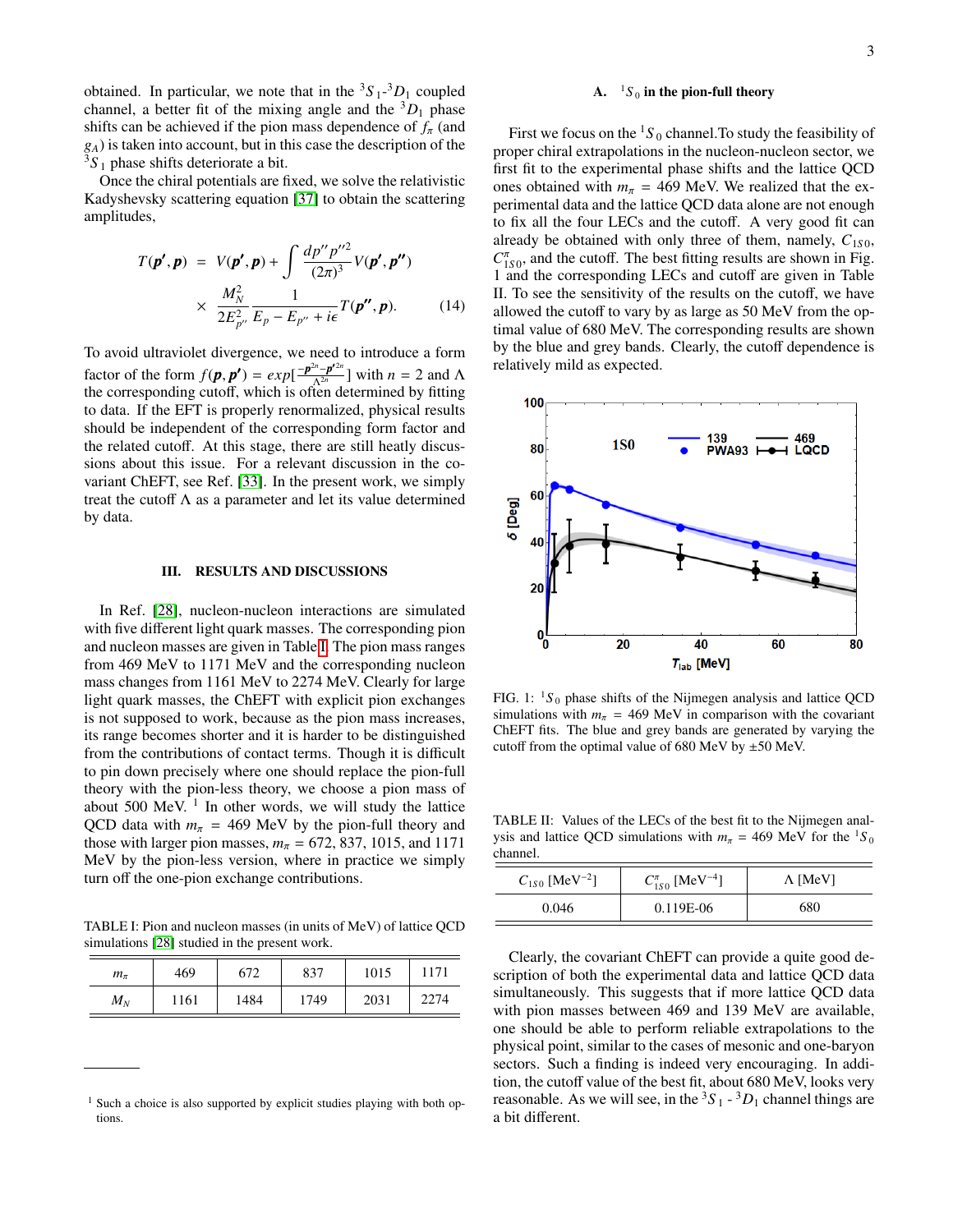# **B.**  ${}^{3}S_{1}$  -  ${}^{3}D_{1}$  in the pion-full theory

Now we turn to the  ${}^{3}S_{1}$  -  ${}^{3}D_{1}$  channel. As we already briefly mentioned in Sec. II, the covariant ChEFT can describe the  ${}^{3}S_{1}$  -  ${}^{3}D_{1}$  channel already at leading order, though at a price, i.e., the same two LECs are responsible for the  ${}^{3}S_{1}$ ,  ${}^{3}D_{1}$ , and their mixing angle. At the physical point, these two LECs are able to describe the Nijmegen phase shifts reasonably well [\[30,](#page-6-21) [33\]](#page-6-22). The situation is a bit different in the present case. First, we notice that the best fit to the physical and lattice QCD phase shifts yields a cutoff of about 300 MeV, which is a bit too small given the fact the lattice QCD pion mass is 469 MeV. Therefore, we decide to fix the cutoff to some specified values and study to what extent one can describe simultaneously the experimental and lattice QCD phase shifts. We choose four cutoff values, 500 MeV, 1000 MeV, 1500 MeV, and 2000 MeV for such a purpose. Furthermore, for the triplet channel case, we only fit to those lattice QCD simulations of  $T_{\text{lab.}} < 40 \text{ MeV}$ , different from the singlet channel case, as it is impossible to obtain a good fit to all the lattice QCD data. This fitting strategy will also be employed for the pion-less case in the following subsection.

The results are shown in Fig. [2.](#page-4-0) It seems that for larger cutoff values, the  ${}^{3}S_{1}$  and  ${}^{3}D_{1}$  phase shifts can be described relatively well, at least up to  $T_{\text{lab.}} \approx 40 \text{ MeV}$ . On the other hand, the lattice QCD mixing angle  $\epsilon_1$  stays very close to its experimental counterpart, which cannot be fully reproduced by the leading order covariant ChEFT. Though this could be an artifact due to the strong constraint that the same two LECs are responsible for the three observables, the relative insensitivity of  $\epsilon_1$  on the light quark masses needs to be better understood in the future. Another interesting observation is that as the pion mass increases, the magnitude of both the  ${}^{3}S_{1}$  and the <sup>3</sup> $D_1$  phase shifts decreases, to such a point that for  $m_\pi$  = 469 MeV the deuteron becomes unbound, as already noticed in Ref [\[28\]](#page-6-19).

A few remarks are in order concerning the EFT description of the singlet and triplet channels. At the physical point, the covariant ChEFT can describe the singlet and triplet channels quite well at least up to  $T_{\text{lab.}} \approx 50 \text{ MeV}$  with a single cutoff of about 750 MeV [\[30\]](#page-6-21). While when the lattice QCD data with  $m_\pi$  = 469 MeV are fitted together with the physical data, one cannot describe both channels simultaneously. The best fits yield a cutoff of 680 MeV for the singlet channel and about 300 MeV for the triplet channel, indicating an inconsistency between the lattice QCD data and the LO ChEFT. <sup>2</sup> In addition, we note that the rather similar mixing angle  $\epsilon_1$ at the physical and unphysical pion masses remains to be understood from the EFT perspective. Although one definitely should first check these inconsistencies from the EFT perspective by going to higher orders, studies of the same observables

 $2$  As mentioned in the introduction, similar inconsistencies between the NPLQCD determinations of the scattering length and effective range of <sup>1</sup>S<sub>0</sub> and <sup>3</sup>S<sub>1</sub> at  $m_\pi$  = 450 MeV using the effective range approximation and those obtained with low energy theorems have been noted in Ref. [\[29\]](#page-6-20).

at the same unphysical pion masses by lattice QCD groups other than the HALQCD Collaboration are highly welcome. We note that there are still ongoing discussions on the validity of the HALQCD method and the Lüscher method in the baryon-baryon sector, particularly for heavy pion masses, see, e.g., Refs. [\[38–](#page-6-28)[40\]](#page-6-29).

<span id="page-3-0"></span>TABLE III: Values of the LECs of the various fits with different cutoffs to the Nijmegen analysis and lattice QCD simulations with  $m_{\pi} = 469$  MeV for the <sup>3</sup>S<sub>1</sub> - <sup>3</sup>D<sub>1</sub> channel.

| $C_{3S1}$ [MeV <sup>-2</sup> ] | $C_{3S1}^{\pi}$ [MeV <sup>-4</sup> ] | $\Lambda$ [MeV] |
|--------------------------------|--------------------------------------|-----------------|
| 0.761E-04                      | $-0.189E-09$                         | 500             |
| $-0.815E-04$                   | $0.609E-11$                          | 1000            |
| $-0.118E-02$                   | $-0.375E-08$                         | 1500            |
| $-0.327E-02$                   | $-0.267E-07$                         | 2000            |

## C.  ${}^{1}S_0$  and  ${}^{3}S_1$  scattering lengths

Once the relevant LECs are determined in the pion-full theory, we can study the evolution of physical observables as a function of the pion mass. In Fig. [3,](#page-4-1) we show the scattering lengths for the  ${}^{1}S_0$  and  ${}^{3}S_1$  channels as functions of the pion mass with the LECs tabulated in Tables [II](#page-2-1) and [III.](#page-3-0) <sup>3</sup>First, we notice that the experimental data are reproduced quite well, though they are not explicitly fitted, reflecting that the descriptions of experimental phase shifts close to threshold are reasonably good. Second, for the  ${}^{1}S_{0}$  channel, though the interaction becomes more attractive for  $m_\pi$  smaller than its physical value, it does not become strong enough to generate a bound state. In addition, the interaction strength reaches the largest around  $m_\pi \approx 80$  MeV and then decreases toward the chiral limit. On the other hand, for the  ${}^{3}S_{1}$  channel, as expected, a bound state appears somewhere around  $m_\pi$  = 400 MeV, as indicated by the "threshold-like" behavior (see, e.g. Ref. [\[41\]](#page-6-30)). It would be interesting to compare the present predictions with future lattice QCD data to deepen our understanding of the strong nuclear force, particularly, its dependence on the light quark masses.

We note by passing that though there have been a number of previous studies on the  ${}^{1}S_0$  and  ${}^{3}S_1$  scattering lengths in terms of light quark mass dependences [\[35,](#page-6-25) [42–](#page-6-31)[46\]](#page-6-32), we refrain from a detailed comparison with their results due to the different inputs used and different strategies taken to perform the light quark mass evolution. Nonetheless, it is interesting to note that our predicted scattering lengths in the chiral limit seem to agree with those of Ref. [\[46\]](#page-6-32), at least qualitatively.

<sup>&</sup>lt;sup>3</sup> The dependence of the nucleon mass on the pion mass is described using the covariant chiral perturbation theory up to  $O(p^3)$  of Ref. [\[19\]](#page-6-12), with the two LECs fixed by fitting to the experimental nucleon mass and the HALQCD nucleon mass with  $m_\pi$  = 469 MeV.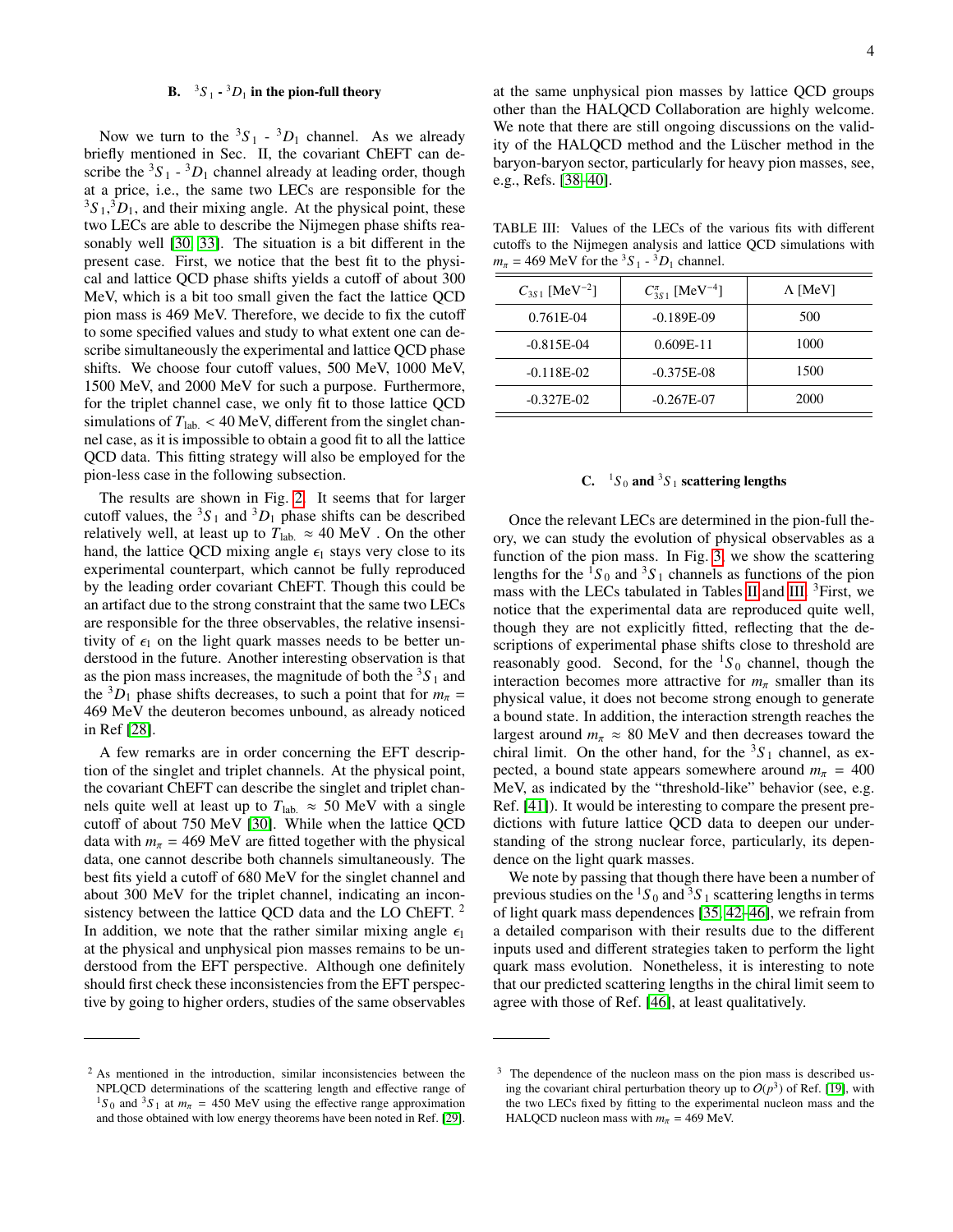

<span id="page-4-0"></span>FIG. 2:  ${}^{3}S_{1} \rightarrow {}^{3}D_{1}$  phase shifts of the Nijmegen analysis and lattice QCD simulations with  $m_{\pi} = 469$  MeV in comparison with the covariant Children analysis and lattice data fitted while these ematy similes are ChEFT fits. The solid blue/black circles represent experimental/lattice data fitted, while those empty circles are not included in the fits.



<span id="page-4-1"></span>FIG. 3:  ${}^{1}S_0$  (left) and  ${}^{3}S_1$  (right) scattering lengths as functions of the pion mass in comparison with the experimental data, *a*<sub>1*S*0</sub> = −23.7 fm and  $a_{351} = 5.4$  fm, denoted by blue stars. The grey band is generated by varying the cutoff from the optimal value of 680 MeV by  $\pm 50$  MeV.



# **D.**  ${}^{1}S_{0}$  and  ${}^{3}S_{1}$ - ${}^{3}D_{1}$  in the pion-less theory

FIG. 4:  ${}^{1}S_0$  phase shifts of the lattice QCD simulations with  $m_\pi$  = 672, 837, 1015, 1171 MeV in comparison with the covariant ChEFT fits. The (small) grey bands are generated by varying the cutoff from the optimal value of 730 MeV by  $\pm 50$  MeV.

Next we would like to study the lattice QCD simulations obtained with  $m_{\pi} = 672,837,1015,1171$  MeV. As stressed earlier, for such large pion masses, the pion-less ChEFT is more suitable. Therefore, we turn off the one-pion exchanges in solving the Kadyshevsky equation. The results are shown in Figs. 4 and 5, and Tables IV and V. The pion-less version of the covariant ChEFT can fit the four lattice QCD simulations rather well, which is somehow unexpected. Again, the description of the  ${}^{1}S_0$  channel is a bit better than that of the  $3S_1 - 3D_1$  coupled channel. We note that the optimal cutoff for the singlet channel is also different from that for the triplet channel, similar to the pion-full case.

We have checked that it is impossible to fit all the five lattice QCD data with  $m_{\pi} = 469,672,837,1015,1171$  MeV simultaneously by either the pion-full theory or the pion-less theory. In addition, a naive extrapolation of the pion-less theory to the physical world does not give reasonable phase shifts in comparison with the experimental data.

In principle, these lattice QCD simulations with large pion masses are of no direct relevance to our understanding of the physical world. Nevertheless, as mentioned earlier, they can be used to test theoretical methods and explore what will happen in a world with a pion mass different from ours [\[16](#page-6-10)[–18\]](#page-6-11).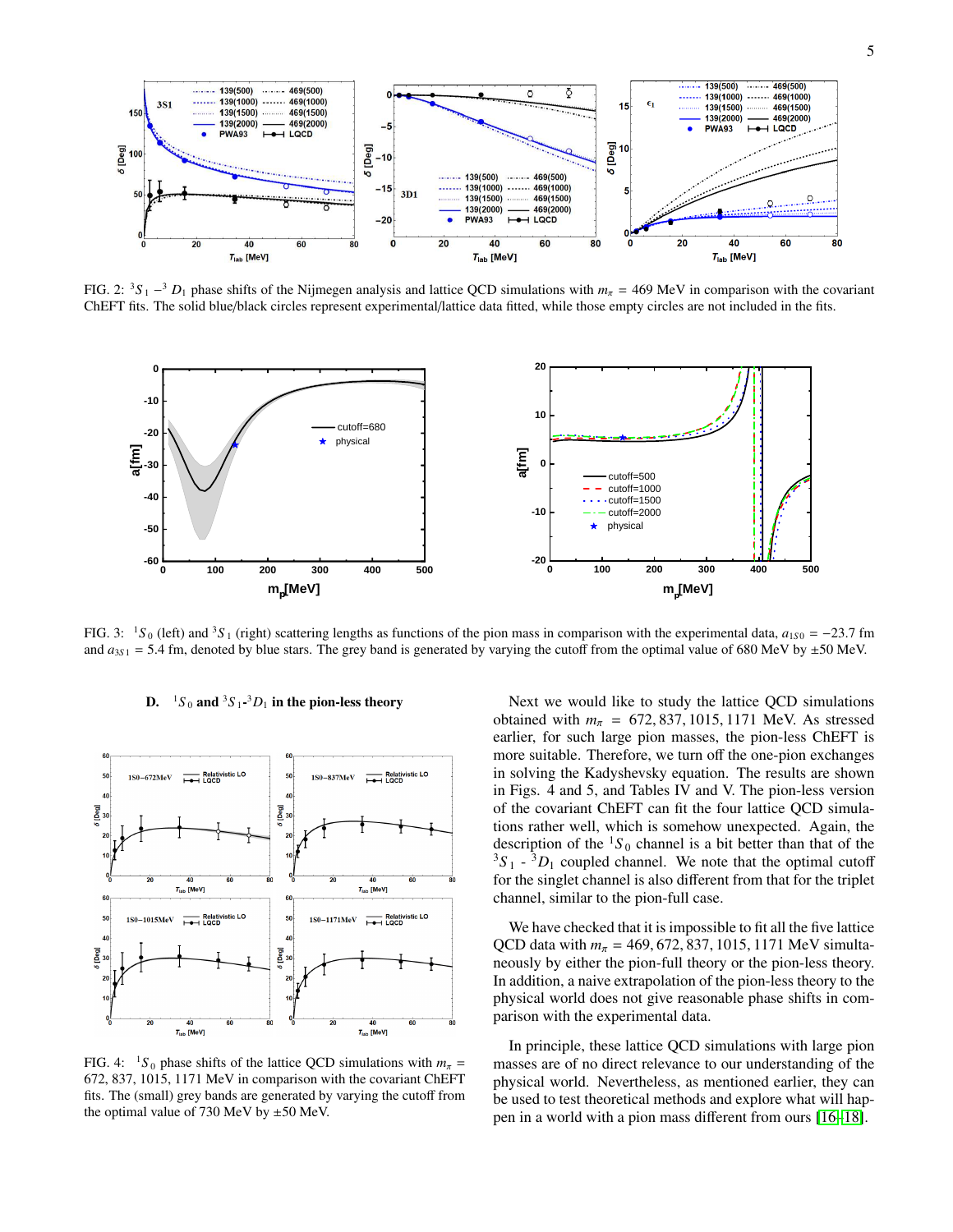

FIG. 5:  ${}^{3}S_{1}$  -  ${}^{3}D_{1}$  phase shifts of the lattice QCD simulations with  $m_{\pi}$  = 672, 837, 1015, 1171 MeV in comparison with the covariant ChEFT<br>fits The solid similar parameter lattice data fitted while these s fits. The solid circles represent lattice data fitted, while those empty circles are not included in the fits. The grey bands are generated by varying the cutoff from the optimal value of 360 MeV by  $\pm 50$  MeV.

TABLE IV: Values of the LECs of the best fit to the lattice QCD simulations with  $m_{\pi} = 672, 837, 1015, 1171$  MeV for the <sup>1</sup>S<sub>0</sub> channel.

| $\left C_{1S0}$ [MeV <sup>-2</sup> ] $\left \hat{C}_{1S0}$ [MeV <sup>-2</sup> ] $\left C_{1S0}^{\pi}$ [MeV <sup>-4</sup> ] $\left \hat{C}_{1S0}^{\pi}$ [MeV <sup>-4</sup> ] $\right \Lambda$ [MeV] |                                       |     |
|----------------------------------------------------------------------------------------------------------------------------------------------------------------------------------------------------|---------------------------------------|-----|
| 0.264E-04                                                                                                                                                                                          | $-0.114E-02$ $-0.987E-11$ $0.491E-09$ | 730 |

TABLE V: Values of the LECs of the best fit to the lattice QCD simulations with  $m_{\pi} = 672, 837, 1015, 1171 \text{ MeV}$  for the <sup>3</sup>S<sub>1</sub> - <sup>3</sup>D<sub>1</sub> channel channel.

| $C_{3S1}$ [MeV <sup>-2</sup> ] $\Big \hat{C}_{3S1}$ [MeV <sup>-2</sup> ] $\Big \hat{C}_{3S1}^{\pi}$ [MeV <sup>-4</sup> ] $\Big \hat{C}_{3S1}^{\pi}$ [MeV <sup>-4</sup> ] $\Big \Lambda$ [MeV] |           |                           |     |
|-----------------------------------------------------------------------------------------------------------------------------------------------------------------------------------------------|-----------|---------------------------|-----|
| 0.295E-04                                                                                                                                                                                     | 0.219E-02 | $-0.534E-11$ $-0.771E-09$ | 360 |

## IV. SUMMARY AND OUTLOOK

We have studied the lattice QCD simulations of nucleonnucleon phase shifts together with the experimental data by the leading order covariant chiral effective field theory. Supplemented with pion-mass dependent low-energy constants, we showed that the pion-full ChEFT can describe the experimental data and lattice QCD data with  $m_\pi$  = 469 MeV reasonably well such that chiral extrapolations can be carried out in reasonable confidence, though the description of the  ${}^{3}S_{1}$  - ${}^{3}D_1$  coupled channel can still be improved. The relative insensitivity of the  ${}^3S_1$  -  ${}^3D_1$  mixing angle on the pion mass

remains to be understood. For lattice QCD simulations with  $m_{\pi}$  = 672, 837, 1015, 1171 MeV, the pion-less version of the covariant ChEFT can describe all the four data sets simultaneously, which is a bit unexpected. Here, again, we saw a slightly better performance of the ChEFT in the  ${}^{1}S_0$  channel than that in the  ${}^{3}S_{1}$  -  ${}^{3}D_{1}$  coupled channel. The different performance in the singlet and triplet channels can either be attributed to the fact the leading order covariant ChEFT is insufficient such that higher order studies are necessary or that there is something that we do not fully understand in the lattice QCD simulations, i.e., the weak dependence of the mixing angle on the pion mass.

Nucleon-nucleon interactions, and more broadly, baryonbaryon interactions play an important role in our understanding of the non-perturbative strong interaction. Lattice QCD simulations are making impressive progress and start to offer new insights on many long-standing issues. To make better use of such valuable simulation results, their dependence on light quark masses need to be studied in more detail. We have seen tremendous progress in the mesonic and one-baryon sectors in this regard, and hope that the present work can inspire more works in the two-baryon sector.

#### Declaration of competing interest

The authors declare that they have no known competing financial interests or personal relationships that could have appeared to influence the work reported in this paper.